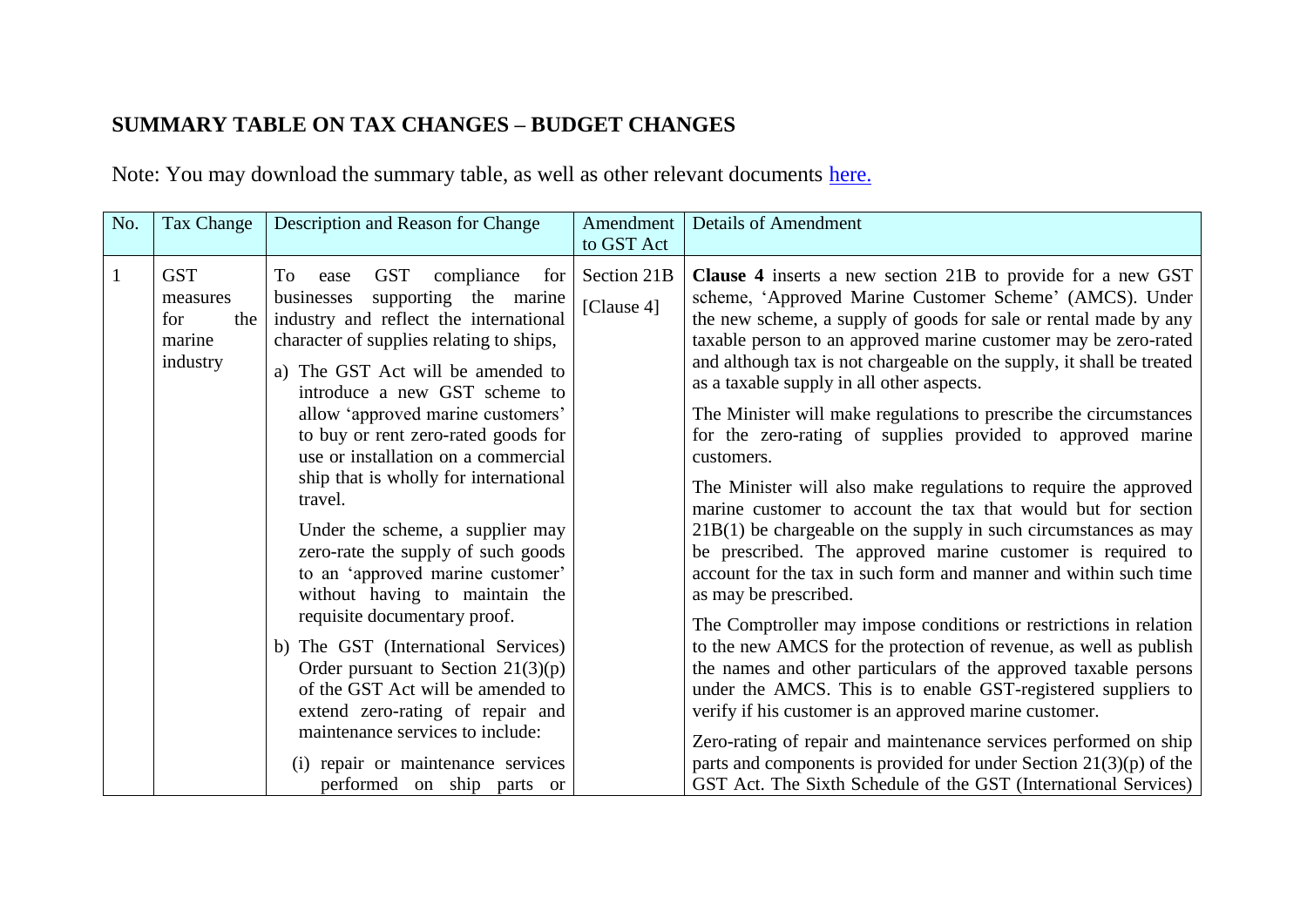| components which are delivered<br>to:<br>A. Shipyards in Singapore; or                                                                                                                                                                                    | Order, issued pursuant to Section $21(3)$ , will be amended to<br>provide for the extended scope of zero-rating repair and<br>maintenance services.                                                                                                                                                          |
|-----------------------------------------------------------------------------------------------------------------------------------------------------------------------------------------------------------------------------------------------------------|--------------------------------------------------------------------------------------------------------------------------------------------------------------------------------------------------------------------------------------------------------------------------------------------------------------|
| <b>B.</b> Approved Marine Customers<br>in $(a)$ ; and                                                                                                                                                                                                     | The GST (Imports Relief) Order will be amended to insert new<br>Items 14A and 30A to allow import relief (and waive the                                                                                                                                                                                      |
| (ii) in addition, where the supplier<br>provides a reconditioned ship<br>part or component in exchange<br>for the faulty part (e.g. 1-for-1)<br>exchange) to his customer, such<br>arrangements will be treated as a<br>single supply of repair services. | documentary requirement) for all goods, excluding intoxicating<br>liquors and tobacco, remaining on board an incoming qualifying<br>ship, as well as waive documentary requirements for self-propelled<br>qualifying ships engaged in pleasure, recreation, sports or other<br>similar events, respectively. |
| c) Amend the GST (Imports Relief)<br>Order to ease GST compliance for<br>ships which are in Singapore for a<br>temporary period of time, as<br>follows:                                                                                                   |                                                                                                                                                                                                                                                                                                              |
| (i) ease documentary requirements<br>for an incoming qualifying ship<br>that is engaged in pleasure,<br>recreation, sports or other<br>similar events; and                                                                                                |                                                                                                                                                                                                                                                                                                              |
| (ii) grant import GST relief (and<br>waive<br>documentary<br>requirement)<br>goods<br>on<br>remaining on board an incoming<br>qualifying ship.                                                                                                            |                                                                                                                                                                                                                                                                                                              |
| The above changes were announced in<br>Budget 2011 and will take effect from<br>1 Oct 2011.                                                                                                                                                               |                                                                                                                                                                                                                                                                                                              |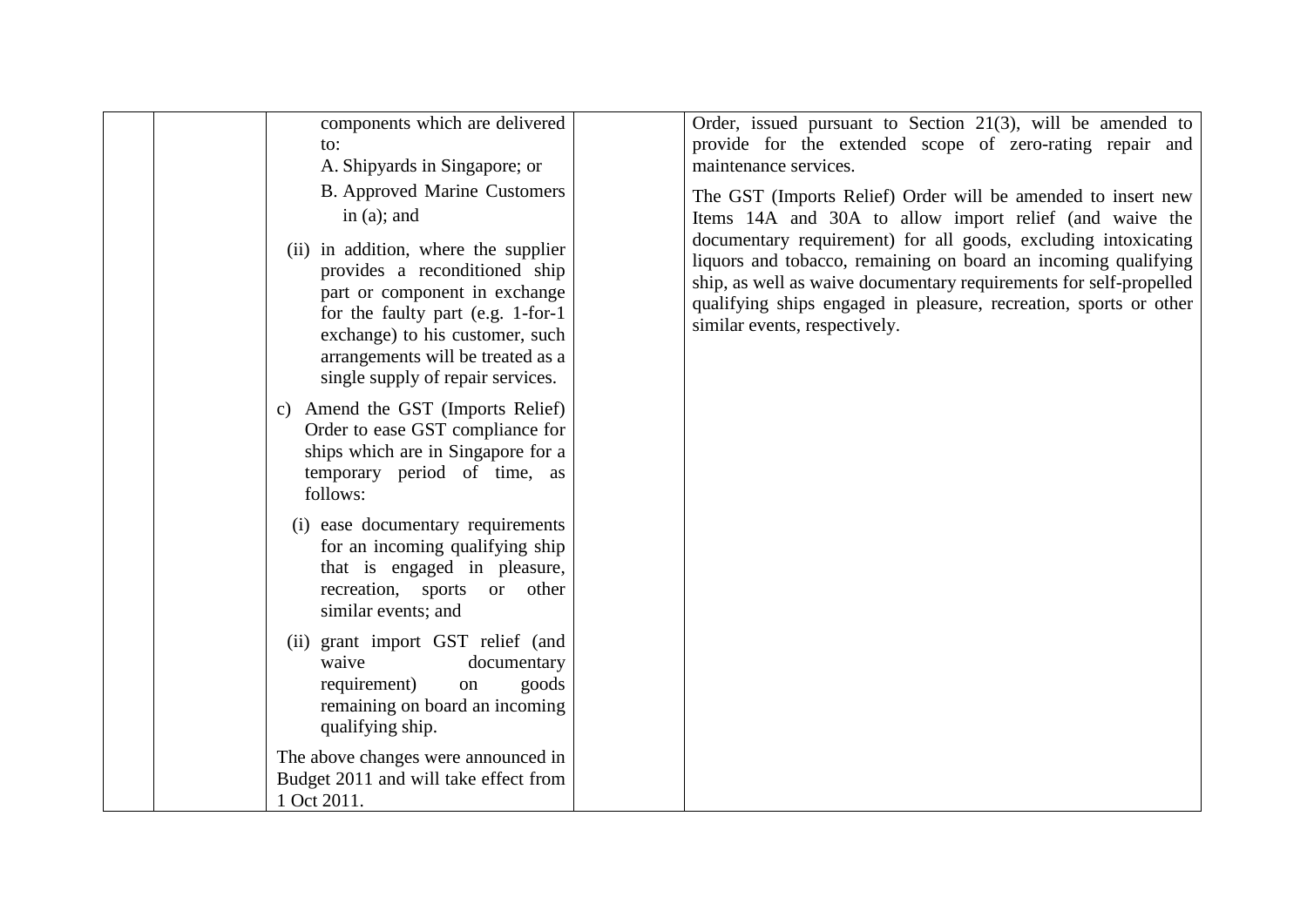|                |                                                                  | For more information on the changes<br>relating to the marine industry, please<br>refer to the following subsidiary<br>legislation:<br>For the change in (a), please refer to<br>the draft Goods and Services Tax<br>(General) (Amendment) Regulations<br>2011;<br>For the change in (b), please refer to<br>the draft Goods and Services Tax<br>(International Services) (Amendment)<br>Order 2011; and<br>For the change in (c), please refer to<br>the draft Goods and Services Tax<br>(Imports Relief) (Amendment) Order<br>2011.<br>IRAS and Singapore Customs will<br>publish circulars to explain the<br>changes and operational details by 1<br>September 2011. |                           |                                                                                                                                                                                                                                                                                                                                                                                                                                                                                                                                  |
|----------------|------------------------------------------------------------------|-------------------------------------------------------------------------------------------------------------------------------------------------------------------------------------------------------------------------------------------------------------------------------------------------------------------------------------------------------------------------------------------------------------------------------------------------------------------------------------------------------------------------------------------------------------------------------------------------------------------------------------------------------------------------|---------------------------|----------------------------------------------------------------------------------------------------------------------------------------------------------------------------------------------------------------------------------------------------------------------------------------------------------------------------------------------------------------------------------------------------------------------------------------------------------------------------------------------------------------------------------|
| $\overline{2}$ | <b>GST</b><br>measures<br>the  <br>for<br>biomedical<br>industry | international<br>To<br>the<br>promote<br>competiveness of the biomedical<br>sector in Singapore, the GST Act will<br>be amended to provide for the<br>following:<br>a) Enhance the Approved Contract<br>Manufacturer & Trader (ACMT)<br>Scheme to allow approved contract<br>manufacturers (including those in                                                                                                                                                                                                                                                                                                                                                          | Section 37A<br>[Clause 7] | <b>Clause 7</b> makes various amendments to section 37A (Treatment or<br>processing of goods for and to a person belonging in a country<br>other than Singapore) to enhance the ACMT scheme.<br>For the purpose of disregarding treatment or processing of goods<br>under section $37(A)(1)$ , section $37A(2)(a)$ will be amended to<br>include treated or processed goods to be exported or delivered to a<br>person for the intended destruction or disposal of the goods,<br>subject to the satisfaction of the Comptroller. |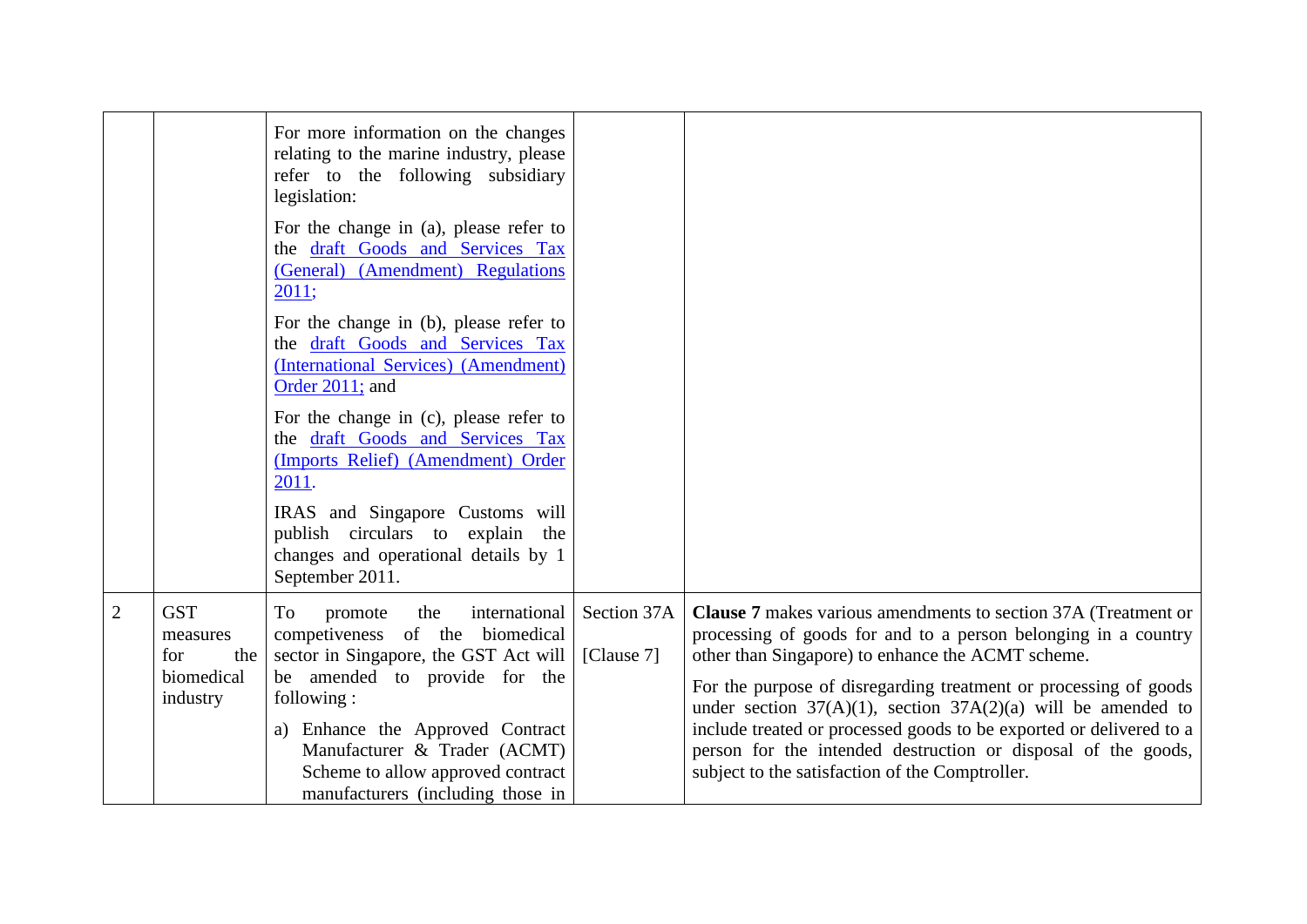| the biomedical sector) in the<br>scheme to:<br>Disregard services rendered by<br>(i)<br>local contract manufacturers<br>on failed or excess productions<br>under the ACMT scheme,<br>goods<br>the<br>where<br>are<br>subsequently<br>destroyed<br><b>or</b><br>disposed; and                                                                                                                                                                                                                                                                                                                                                                                                                                     | Section $37A(2)(c)$ will be amended to include the situation where<br>the taxable person under the ACMT scheme delivers the treated or<br>processed goods to another person for their destruction or disposal<br>and he or the overseas person receives consideration on the goods<br>delivered. In such instance, regulations may be made for the<br>taxable person to be substituted for the overseas person in<br>accounting for and paying tax on the supply of such goods.<br>A new paragraph (d) in section $37(A)(2)$ provides for the situation<br>where local goods are supplied to the overseas person in Singapore<br>and delivered to the taxable person under the ACMT scheme for                                                                                                                                                                                                                                                    |
|------------------------------------------------------------------------------------------------------------------------------------------------------------------------------------------------------------------------------------------------------------------------------------------------------------------------------------------------------------------------------------------------------------------------------------------------------------------------------------------------------------------------------------------------------------------------------------------------------------------------------------------------------------------------------------------------------------------|---------------------------------------------------------------------------------------------------------------------------------------------------------------------------------------------------------------------------------------------------------------------------------------------------------------------------------------------------------------------------------------------------------------------------------------------------------------------------------------------------------------------------------------------------------------------------------------------------------------------------------------------------------------------------------------------------------------------------------------------------------------------------------------------------------------------------------------------------------------------------------------------------------------------------------------------------|
| Allow<br>local<br>(ii)<br>contract<br>manufacturers to recover GST<br>on local purchases of goods<br>made by the overseas client for<br>the<br>in<br>contract<br>use<br>manufacturing process, as their<br>own input tax.<br>b) In addition, the Import Relief<br>Order will be amended to allow<br>GST relief on all clinical trial<br>materials imported into Singapore.<br>This relief will be granted upfront,<br>irrespective of the use of the<br>clinical trial materials, which could<br>include local testing, re-export or<br>disposal in Singapore.<br>The measure will support the<br>growth of local clinical trials as<br>well as ease the compliance burden<br>for businesses engaged in clinical | treatment or processing under a contract with and directly<br>benefitting the overseas person and prescribed conditions are<br>satisfied. In such a situation, regulations may be made to provide<br>for the goods to be treated as having been supplied to the taxable<br>person in the course or furtherance of his business for the purpose<br>of claiming input tax. In other words, the provision makes clear<br>that the taxable person under the ACMT scheme can claim input<br>tax in full on the goods supplied to the overseas person and<br>delivered locally for use by the taxable person in his supply of<br>treatment or processing services to the overseas person.<br>Import GST relief for certain categories of goods is provided for<br>under the existing section 24 of the GST Act and the GST<br>(Imports Relief) Order will be amended to insert a new Item 40 to<br>relieve GST for imports of clinical trial materials. |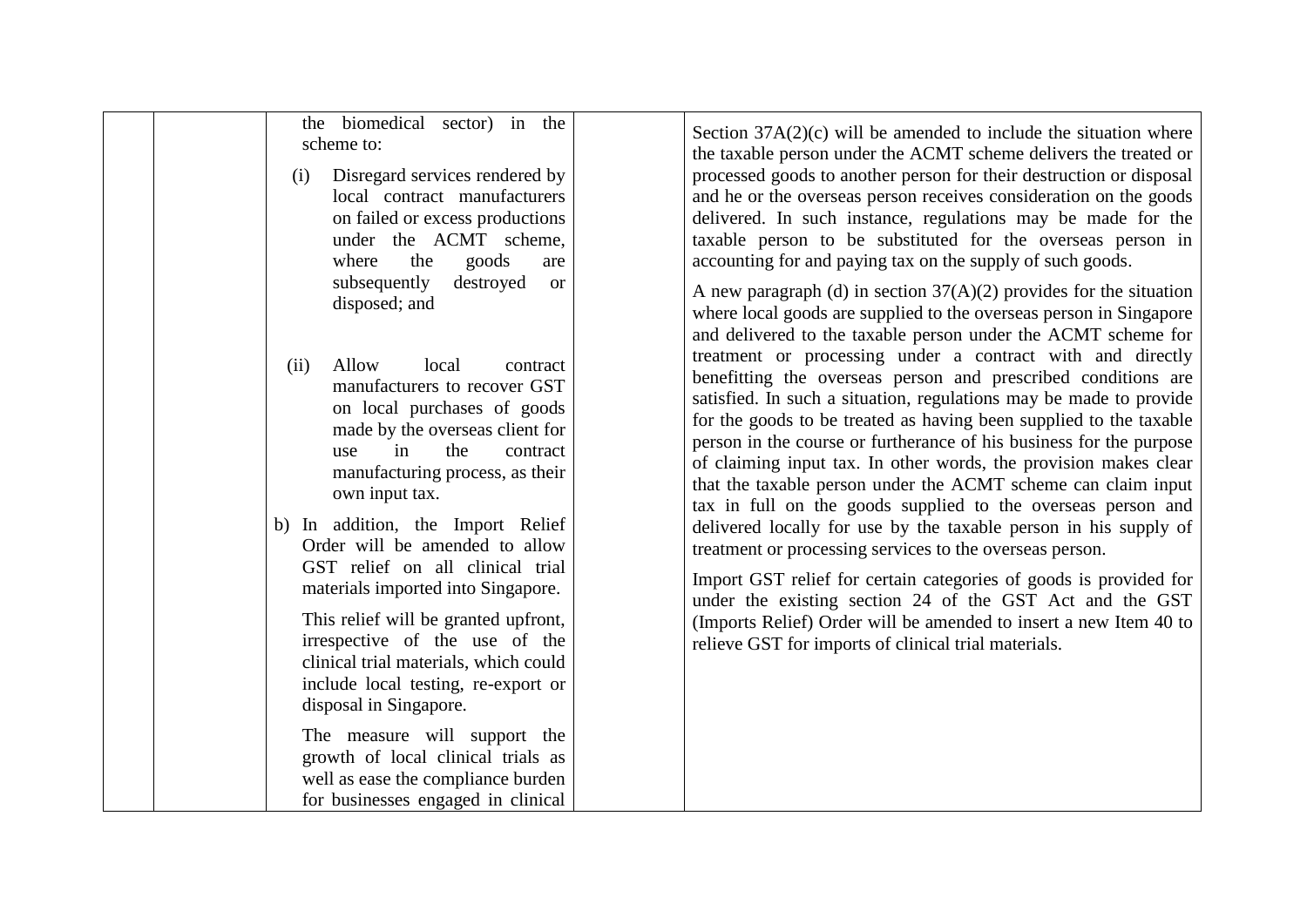|   |                                                                                                                              | trials.                                                                                                                                                                                                                                                                                                                                                                                                                                                                           |                                                                    |                                                                                                                                                                                                                                                                                                                                                                                                                                                                                                                                                                                                                                                                                                                                                                                                                                                                                             |
|---|------------------------------------------------------------------------------------------------------------------------------|-----------------------------------------------------------------------------------------------------------------------------------------------------------------------------------------------------------------------------------------------------------------------------------------------------------------------------------------------------------------------------------------------------------------------------------------------------------------------------------|--------------------------------------------------------------------|---------------------------------------------------------------------------------------------------------------------------------------------------------------------------------------------------------------------------------------------------------------------------------------------------------------------------------------------------------------------------------------------------------------------------------------------------------------------------------------------------------------------------------------------------------------------------------------------------------------------------------------------------------------------------------------------------------------------------------------------------------------------------------------------------------------------------------------------------------------------------------------------|
|   |                                                                                                                              | The above changes were announced in<br>Budget 2011 and will take effect from<br>1 Oct 2011.                                                                                                                                                                                                                                                                                                                                                                                       |                                                                    |                                                                                                                                                                                                                                                                                                                                                                                                                                                                                                                                                                                                                                                                                                                                                                                                                                                                                             |
|   |                                                                                                                              | For more information on the change in<br>(a), please refer to the draft Goods and<br><b>Services Tax (General) (Amendment)</b><br>Regulations 2011.                                                                                                                                                                                                                                                                                                                               |                                                                    |                                                                                                                                                                                                                                                                                                                                                                                                                                                                                                                                                                                                                                                                                                                                                                                                                                                                                             |
|   |                                                                                                                              | Please refer to the draft Goods and<br>Services Tax (Imports<br>Relief)<br>(Amendment) Order 2011 for the<br>change in (b).                                                                                                                                                                                                                                                                                                                                                       |                                                                    |                                                                                                                                                                                                                                                                                                                                                                                                                                                                                                                                                                                                                                                                                                                                                                                                                                                                                             |
|   |                                                                                                                              | IRAS and Singapore Customs will<br>publish circulars to explain the<br>changes and operational details by 1<br>September 2011.                                                                                                                                                                                                                                                                                                                                                    |                                                                    |                                                                                                                                                                                                                                                                                                                                                                                                                                                                                                                                                                                                                                                                                                                                                                                                                                                                                             |
| 3 | Zero-rating<br>relief<br>$for \,  $<br>supplies<br>related<br>to<br>goods kept<br>in 'approved<br>specialised<br>warehouses' | The GST Act will be amended to<br>introduce a new zero-rating relief for<br>specified services supplied to overseas<br>persons and performed on specified<br>goods kept in 'approved specialised<br>warehouses' in Singapore.<br>The operator of an<br>'approved<br>specialised warehouse' will also be<br>able to zero-rate his supply of storage<br>space (a supply of goods) which are<br>provided in his business of storing<br>specified goods for his overseas<br>customer. | Sections 21<br>and 21C<br>$\overline{3}$<br>[Clauses]<br>and $4$ ] | <b>Clause 3</b> inserts the new section $21(3)(y)$ to allow zero-rating<br>relief to prescribed services such as storage services performed on<br>prescribed goods stored in 'approved specialised warehouses',<br>including prescribed goods which are temporarily removed for<br>purposes of any auction, exhibition or similar event involving the<br>display of goods, and returned to any of those warehouses upon<br>the conclusion of that event.<br>The supply of certain storage facilities such as leasing of private<br>storage units is considered as a supply of land. Clause 4 inserts the<br>new section 21C to allow the operator of an 'approved specialised<br>warehouse' to zero-rate his grant or assignment of lease, tenancy<br>or licence to occupy land which forms part of the warehouse. The<br>land must be used in his business of storing prescribed goods for |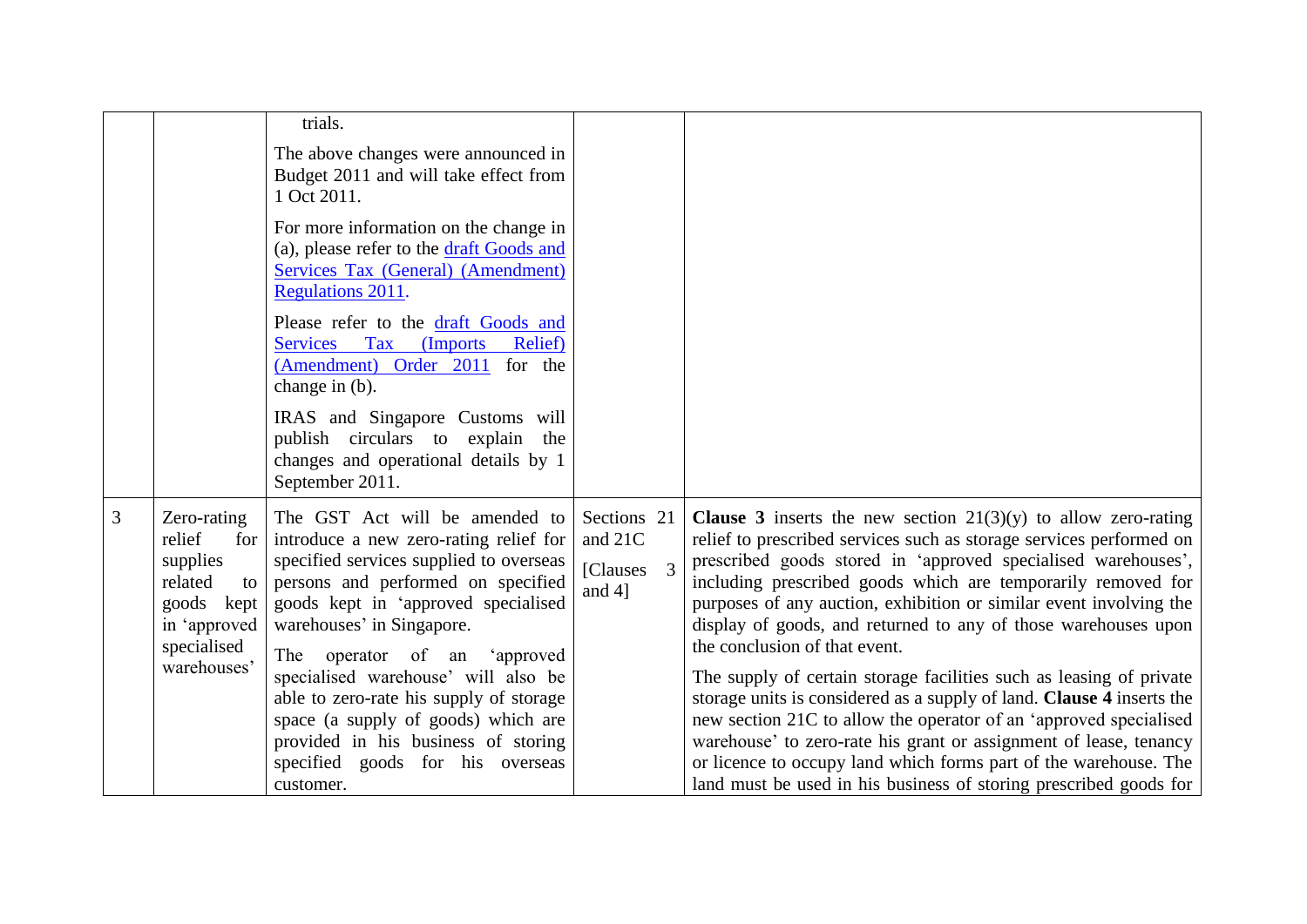|                                                                                                                                                                                                                                                                                                                                                                                                                                                                                                                                                                                                                                                                               | his overseas customer.                                                                                                                                                                                                                                                                                                                                                                                                                                                                                                                                                            |
|-------------------------------------------------------------------------------------------------------------------------------------------------------------------------------------------------------------------------------------------------------------------------------------------------------------------------------------------------------------------------------------------------------------------------------------------------------------------------------------------------------------------------------------------------------------------------------------------------------------------------------------------------------------------------------|-----------------------------------------------------------------------------------------------------------------------------------------------------------------------------------------------------------------------------------------------------------------------------------------------------------------------------------------------------------------------------------------------------------------------------------------------------------------------------------------------------------------------------------------------------------------------------------|
| An 'approved specialised warehouse'<br>is a warehouse approved under the<br>Specialised Warehouse Scheme. The<br>scheme is meant for warehouses that<br>specialise in storing high-value goods<br>such as art, antiques and gold. To<br>qualify, the warehouse must also serve<br>mostly overseas customers (more than<br>90%) and most of the goods (more<br>than 90%) stored are meant for<br>eventual shipment abroad. The scheme<br>aims to encourage overseas persons to<br>store goods in specialised storage<br>facilities in Singapore, and purchase<br>related services such as auction,<br>insurance, valuation and conservation<br>in respect of the stored goods. | Zero-rating is premised on the goods stored in 'approved<br>specialised warehouses' being mostly owned by persons belonging<br>overseas, with the goods being in Singapore primarily for storage<br>for an extended period of time before eventually leaving<br>Singapore. If the goods enter the local market, they will be treated<br>as any goods and normal GST treatment will apply.<br>The Minister may prescribe regulations relating to the eligibility<br>and other such conditions that a warehouse must satisfy in order to<br>be an 'approved specialised warehouse'. |
| This change was announced in Budget<br>2011 and will take effect from 1 Oct<br>2011.                                                                                                                                                                                                                                                                                                                                                                                                                                                                                                                                                                                          |                                                                                                                                                                                                                                                                                                                                                                                                                                                                                                                                                                                   |
| For more information on the scheme,<br>please refer to the draft Goods and<br><b>Services Tax (General) (Amendment)</b><br>Regulations 2011 and the draft Goods<br>and Services Tax (International<br>Services (Amendment) Order 2011.                                                                                                                                                                                                                                                                                                                                                                                                                                        |                                                                                                                                                                                                                                                                                                                                                                                                                                                                                                                                                                                   |
| IRAS will publish circulars to explain<br>the changes and operational details by<br>1 September 2011.                                                                                                                                                                                                                                                                                                                                                                                                                                                                                                                                                                         |                                                                                                                                                                                                                                                                                                                                                                                                                                                                                                                                                                                   |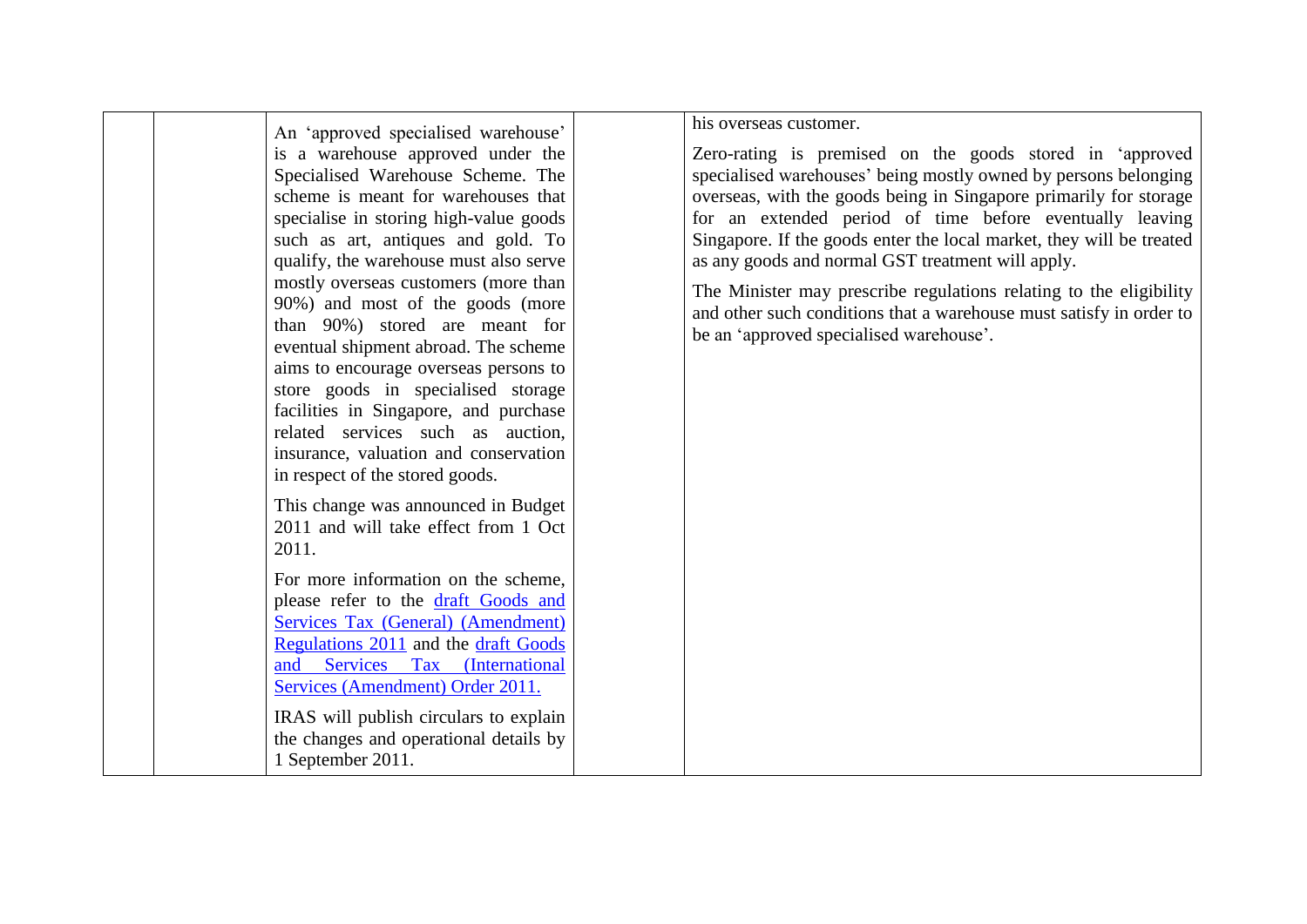## **SUMMARY TABLE ON PROPOSED NON-BUDGET CHANGES TO THE GST ACT**

Note: You may download the summary table, as well as other relevant documents [here.](http://app.mof.gov.sg/pc_gst_2011_downloads.aspx)

| No.            | Tax Change                                                                                            | Description and Reason for Change                                                                                                                                                                                                                                                                                                                                                                                                                                                                                                                                                                                                                                                                                                                                                                                                                                                                       | Amendment<br>to GST Act                          | <b>Details of Amendment</b>                                                                                                                                                                                                                                                                                                                                                                                                                                                                                                                                                      |
|----------------|-------------------------------------------------------------------------------------------------------|---------------------------------------------------------------------------------------------------------------------------------------------------------------------------------------------------------------------------------------------------------------------------------------------------------------------------------------------------------------------------------------------------------------------------------------------------------------------------------------------------------------------------------------------------------------------------------------------------------------------------------------------------------------------------------------------------------------------------------------------------------------------------------------------------------------------------------------------------------------------------------------------------------|--------------------------------------------------|----------------------------------------------------------------------------------------------------------------------------------------------------------------------------------------------------------------------------------------------------------------------------------------------------------------------------------------------------------------------------------------------------------------------------------------------------------------------------------------------------------------------------------------------------------------------------------|
| $\overline{4}$ | <b>GST</b><br>by<br>local agents<br>goods<br>on<br>imported on<br>of<br>behalf<br>overseas<br>persons | Recovery of Local agents who import goods for<br>overseas persons and supply those<br>goods locally may claim the import<br>GST paid as his input tax.<br>However, this provision does not<br>apply to goods which have undergone<br>a treatment or process that changes the<br>nature or form of the goods, resulting<br>in entirely new goods, before being<br>supplied in Singapore. Given that any<br>further value-add to the imported<br>goods would have been priced into the<br>subsequent supply and accounted for,<br>local agents will be allowed to recover<br>GST on such goods imported from the<br>overseas persons so long as the agents<br>account for GST on the supply of<br>those goods.<br>Local agents may be approved under<br>an import GST suspension scheme,<br>which allows businesses to suspend<br>import GST on all goods belonging to<br>them and used in the course and | Sections 27<br>and 33<br>[Clauses 6<br>and $7$ ] | <b>Clause 6</b> amends section 27 (Importation and supply of goods by<br>taxable person) to extend its scope to allow tax on the importation<br>of goods to be suspended when repayment of such is through<br>agents in Singapore under section 33A (Repayment of tax to<br>persons in business overseas).<br><b>Clause 7</b> amends section 33 (Agents) to extend its scope to allow<br>local agents to recover tax on the importation of goods,<br>notwithstanding that there is a change in nature or form of the<br>imported goods subsequently supplied by the local agent. |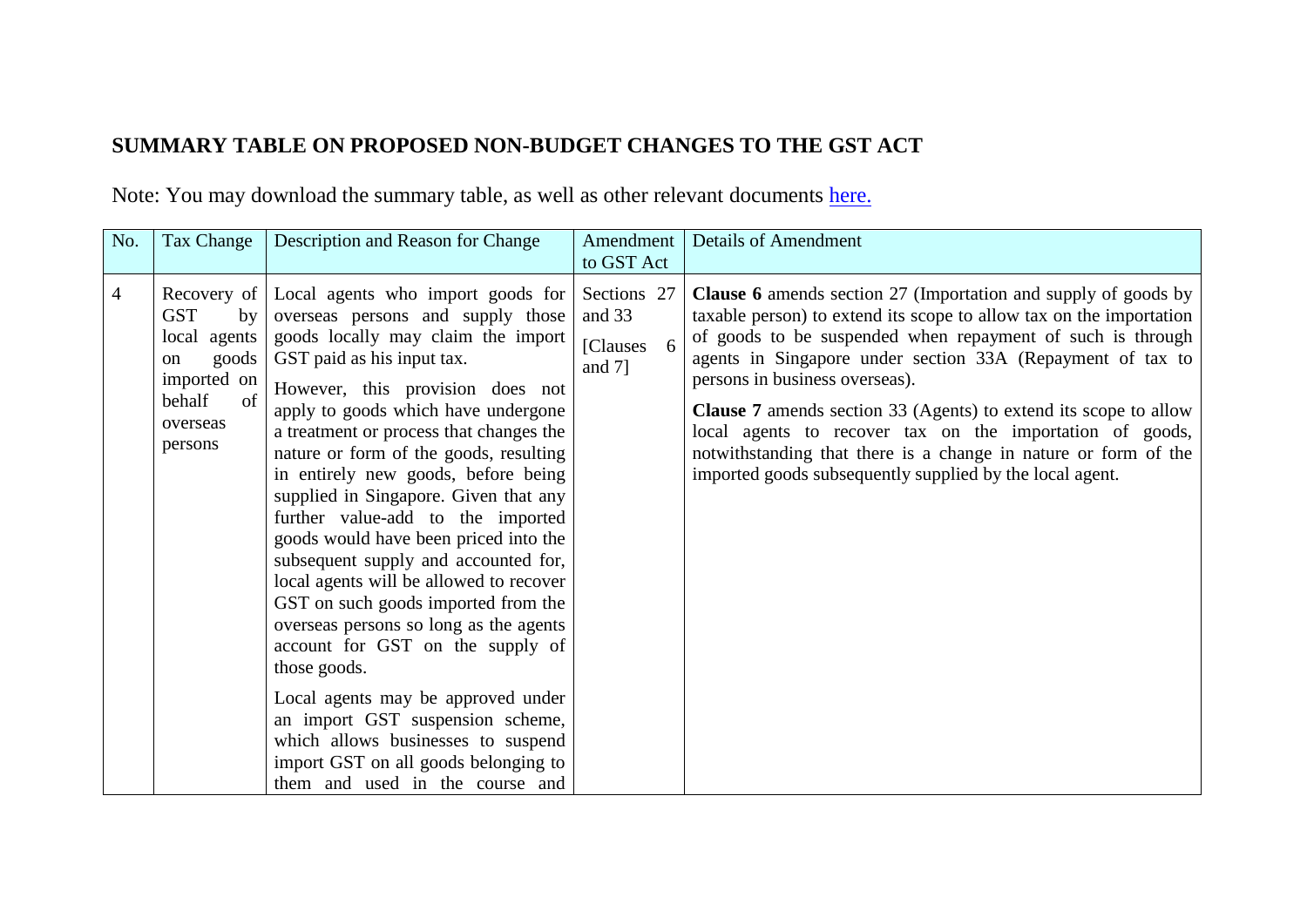|   |                                                                                     | furtherance of their business. The<br>existing import GST suspension<br>schemes empowered under section 27<br>of the GST Act are: the Major<br>Exporter Scheme, the Approved Third<br>Party Logistics Company Scheme, the<br>Approved Contract Manufacturer &<br>Trader Scheme, and the Approved<br>Import GST Suspension Scheme.<br>The second change allows local agents<br>who are approved under any of such<br>schemes to also suspend GST if the<br>goods are imported for an overseas<br>person for subsequent re-export. This<br>essentially avoids requiring local<br>agents to pay GST upfront at the point<br>of import and to seek refund upon re-<br>export. |                          |                                                                                                                                                                                                                                                                                                                                                                                  |
|---|-------------------------------------------------------------------------------------|---------------------------------------------------------------------------------------------------------------------------------------------------------------------------------------------------------------------------------------------------------------------------------------------------------------------------------------------------------------------------------------------------------------------------------------------------------------------------------------------------------------------------------------------------------------------------------------------------------------------------------------------------------------------------|--------------------------|----------------------------------------------------------------------------------------------------------------------------------------------------------------------------------------------------------------------------------------------------------------------------------------------------------------------------------------------------------------------------------|
| 5 | Clarify<br>the  <br>time<br>of<br>supply<br>rule<br>for<br><b>GST</b><br>accounting | Section 11(3) and (4) of the GST Act<br>will be amended to clarify the<br>alternative test for time of supply. The<br>alternative test provides that GST<br>should be accounted at the earliest of<br>the following:<br>when an invoice is issued;<br>(a)<br>when consideration is received;<br>( <i>b</i> )<br>and;<br>$when$ —<br>(c)<br>(i) in the case of a supply of                                                                                                                                                                                                                                                                                                 | Section 11<br>[Clause 2] | <b>Clause 2</b> amends section $11(3)$ and (4) to clarify that, for supplies<br>falling under section $11(3)$ , the supply is treated as taking place to<br>the extent that the supply is covered by the removal of the goods,<br>the making available of the goods, the performance of the service,<br>the invoice issued or the consideration received, as the case may<br>be. |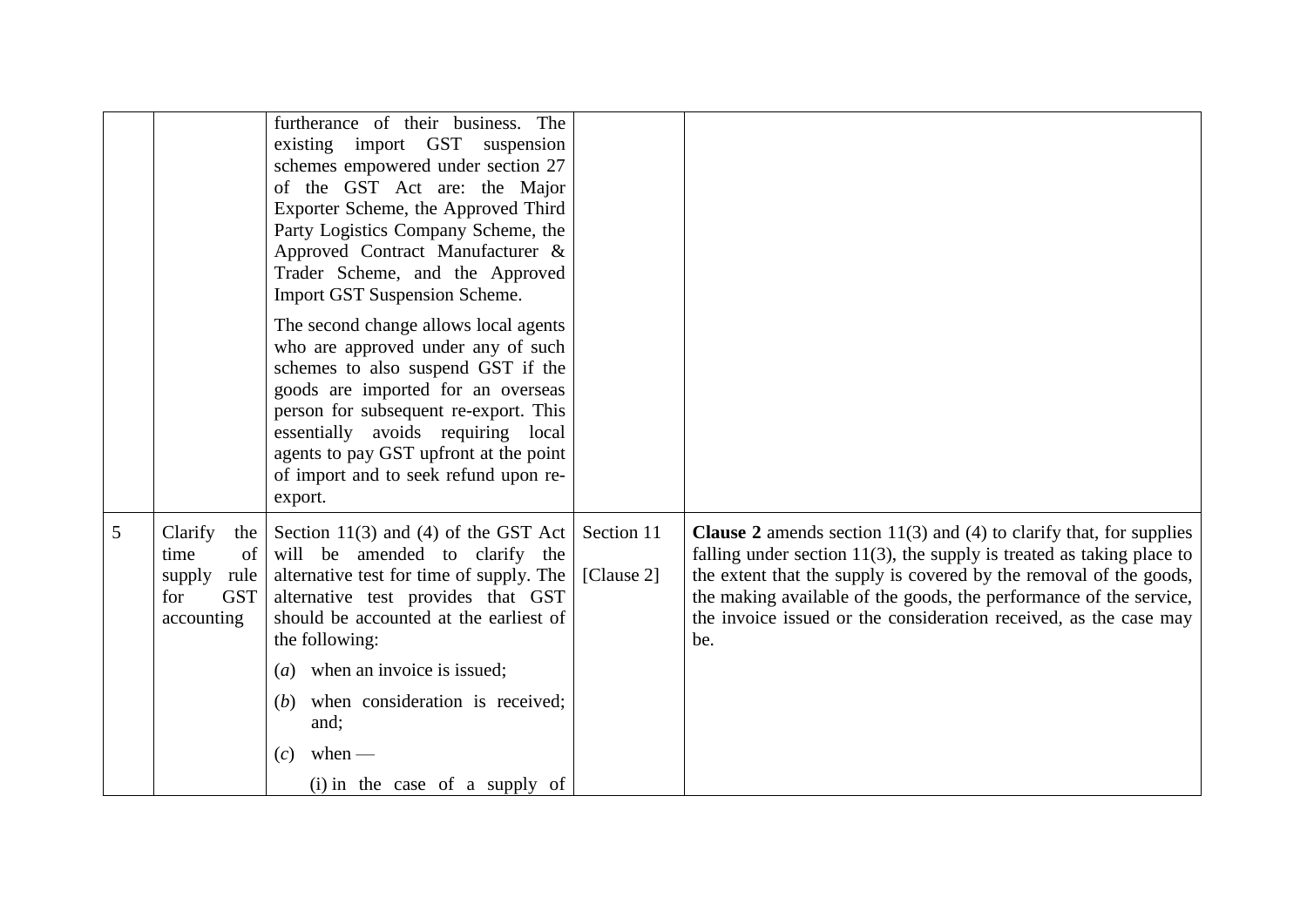| goods, the goods are removed<br>or made available; or                                                                                                                                                                                 |  |  |
|---------------------------------------------------------------------------------------------------------------------------------------------------------------------------------------------------------------------------------------|--|--|
| (ii)in the case of a supply of<br>services, the services are<br>performed ("basic tax point").                                                                                                                                        |  |  |
| The instances in which this alternative<br>test will be used are —                                                                                                                                                                    |  |  |
| (a) where the supply is of goods<br>consisting<br>of<br>the<br>grant,<br>assignment or surrender of any<br>interest in or right over land<br>(other than grants of tenancies<br>and leases);                                          |  |  |
| where a taxpayer applies to the<br>(b)<br>Comptroller to be allowed to use<br>the alternative test and<br>the<br>Comptroller<br>his<br>allows<br>application; and                                                                     |  |  |
| $(c)$ where the supply is of goods by<br>an agent who is treated under<br>section $33(2)$ of the Act as having<br>supplied the goods as principal.                                                                                    |  |  |
| The GST Act will be amended to give<br>effect to the policy intent relating to<br>the simplified GST accounting rules<br>that was introduced in the GST<br>(Amendment) Bill 2010. For the<br>avoidance of doubt, it will be clarified |  |  |
| that under the alternative test, GST<br>should be accounted only to the extent                                                                                                                                                        |  |  |